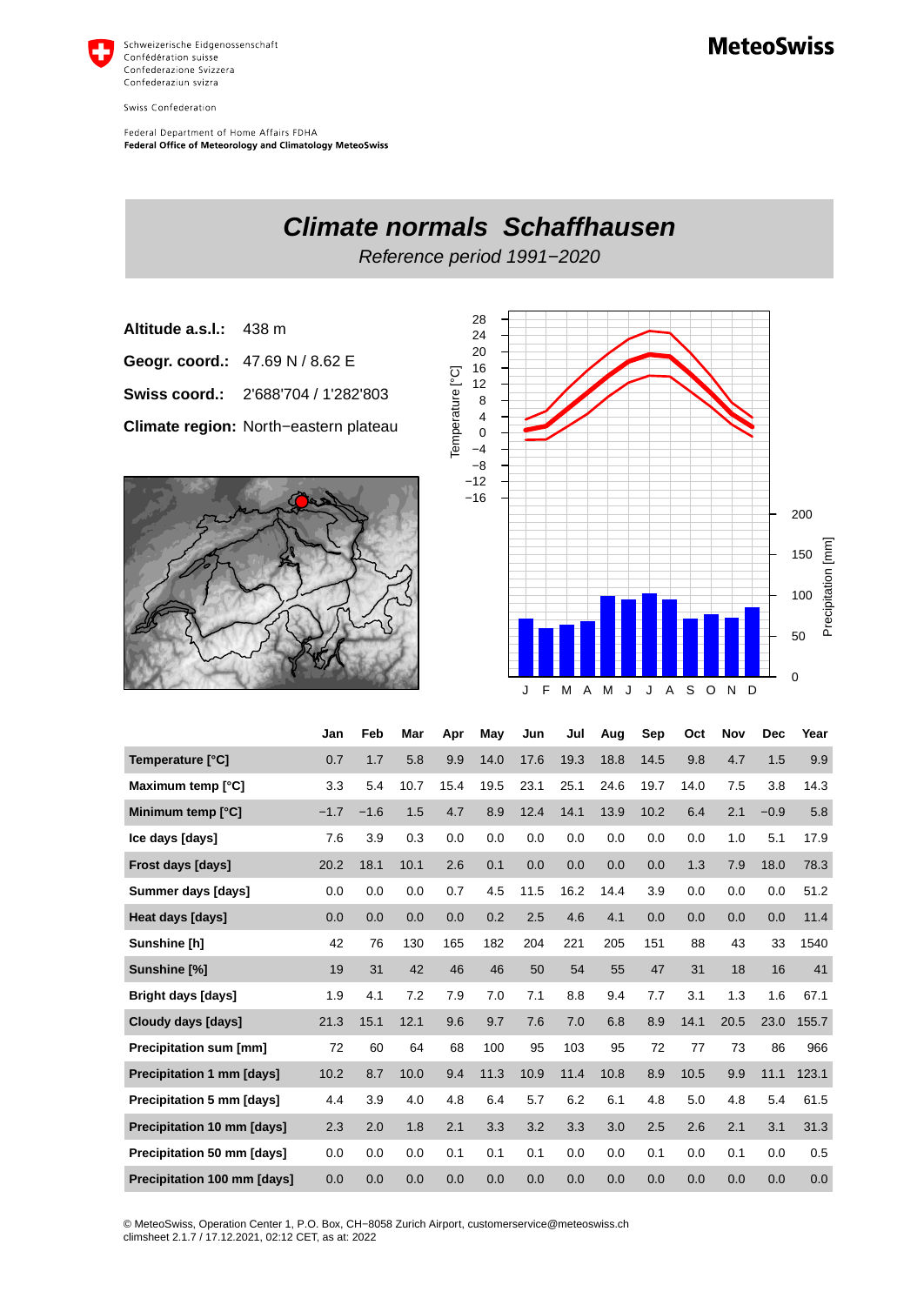

Swiss Confederation

Federal Department of Home Affairs FDHA Federal Office of Meteorology and Climatology MeteoSwiss

## **Climate normals Schaffhausen**

Reference period 1991−2020

|                              | Jan            | Feb   | Mar   | Apr            | May   | Jun   | Jul                      | Aug                      | Sep   | Oct            | Nov          | <b>Dec</b>   | Year  |
|------------------------------|----------------|-------|-------|----------------|-------|-------|--------------------------|--------------------------|-------|----------------|--------------|--------------|-------|
| Precipitation 0%-g [mm]      | $\overline{2}$ | 6     | 15    | $\overline{2}$ | 15    | 26    | 25                       | 29                       | 21    | $\overline{4}$ | $\mathbf{1}$ | $\mathbf{1}$ | 671   |
| Precipitation 20%-g [mm]     | 32             | 30    | 29    | 35             | 60    | 46    | 66                       | 64                       | 43    | 45             | 25           | 49           | 829   |
| Precipitation 40%-q [mm]     | 48             | 37    | 46    | 53             | 75    | 81    | 87                       | 84                       | 60    | 67             | 63           | 74           | 897   |
| Precipitation 60%-q [mm]     | 70             | 55    | 54    | 76             | 112   | 101   | 107                      | 98                       | 82    | 81             | 89           | 91           | 982   |
| Precipitation 80%-q [mm]     | 104            | 98    | 87    | 106            | 141   | 145   | 149                      | 134                      | 102   | 117            | 104          | 122          | 1108  |
| Precipitation 100%-g [mm]    | 198            | 143   | 252   | 164            | 214   | 195   | 207                      | 198                      | 124   | 154            | 184          | 226          | 1285  |
| Snowfall [cm]                |                |       |       |                |       |       |                          |                          |       |                |              |              |       |
| <b>Snowfall [days]</b>       |                |       |       |                |       |       |                          |                          |       |                |              |              |       |
| Snow cover > 0 cm [days]     |                |       |       |                |       |       | -                        | -                        |       |                |              |              |       |
| Snow cover > 1 cm [days]     |                |       |       |                |       |       | $\overline{\phantom{0}}$ | —                        |       |                |              |              |       |
| Snow cover > 10 cm [days]    |                |       |       |                |       |       |                          |                          |       |                |              |              |       |
| Snow cover > 50 cm [days]    |                |       |       |                |       |       | $\overline{\phantom{0}}$ | $\overline{\phantom{0}}$ |       |                |              |              |       |
| <b>Relative humidity [%]</b> | 84             | 79    | 72    | 66             | 69    | 69    | 69                       | 72                       | 78    | 84             | 86           | 86           | 76    |
| Vapor pressure [hPa]         | 5.7            | 5.7   | 6.7   | 8.0            | 10.9  | 13.7  | 15.1                     | 15.4                     | 12.8  | 10.4           | 7.6          | 6.1          | 9.8   |
| Air pressure station [hPa]   | 967.4          | 966.2 | 964.9 | 962.7          | 964.3 | 965.5 | 965.6                    | 965.8                    | 966.2 | 965.8          | 964.9        | 966.8        | 965.5 |
| Air pressure red. sea [hPa]  | 1022           | 1020  | 1018  | 1015           | 1016  | 1016  | 1016                     | 1016                     | 1018  | 1018           | 1018         | 1021         | 1018  |
| Wind speed [m/s]             | 3.7            | 3.7   | 3.9   | 3.5            | 3.5   | 3.3   | 3.3                      | 3.0                      | 3.2   | 3.2            | 3.2          | 3.7          | 3.4   |
| Wind 10 m/s [days]           | 4.8            | 4.6   | 5.5   | 3.1            | 3.8   | 2.9   | 3.7                      | 2.3                      | 2.3   | 2.3            | 2.7          | 4.6          | 42.6  |
| Wind 20 m/s [days]           | 0.1            | 0.1   | 0.0   | 0.0            | 0.0   | 0.0   | 0.0                      | 0.0                      | 0.0   | 0.0            | 0.0          | 0.0          | 0.2   |
| Wind 30 m/s [days]           | 0.0            | 0.0   | 0.0   | 0.0            | 0.0   | 0.0   | 0.0                      | 0.0                      | 0.0   | 0.0            | 0.0          | 0.0          | 0.0   |
| Visibility < 100 m [days]    |                |       |       |                |       |       |                          |                          |       |                |              |              |       |
| Visibility < 1000 m [days]   |                |       |       |                |       |       |                          |                          |       |                |              |              |       |